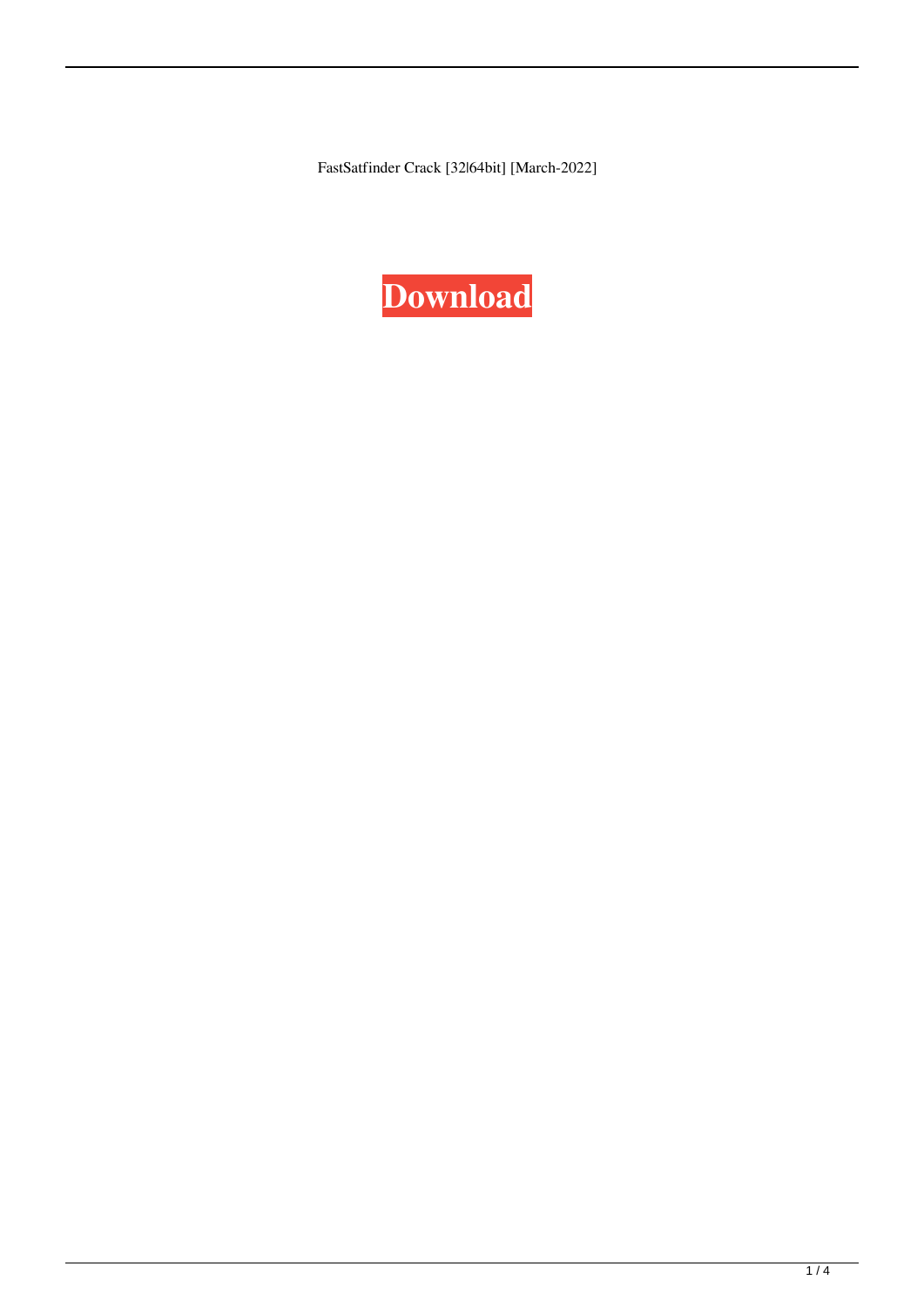#### **FastSatfinder Keygen Free Download For Windows Latest**

FastSatfinder is a handy and reliable program that can ease the setup of a satellite system by providing a collection of utilities that can help you find the signal from a specific satellite, as well as to monitor the signal strength in real time. FastSatfinder works with a wide array of DVB tuners, this being the sole requirement that grants a successful runtime. It uses a special proprietary algorithm, combined with ProgDVB Engine in order to provide support for a generous list of DVB devices. Following a short installation process, you will get acquainted with the user interface, which sports an attractive appearance, remaining intuitive throughout your whole experience with it. First and foremost, you need to select your device model from the dedicated section and press the 'Start' button in order to initiate it. Then, you can navigate to the Satellite list, where you can choose the one you wish to use. The program also bundles a collection of transponders that you can add to your device, as well as possibilities to configure DiSEqC related parameters. A special feature is the dish alignment module that performs calculations related to the antenna's azimuth and elevation angle, as well as the polarization tilt angle, which can be used to make a better positioning of the antenna for better signal. The program also offers real-time data about the signal strength, making you aware when it is weak so as to be able to make the necessary adjustments in order to improve it. Overall, we can safely state that FastSatfinder can make your life easier if you're dealing with a DVB tuner that cannot connect to various satellite setups. It benefits from a powerful engine that does not fail to provide the expected results. FastSatfinder Screenshot: Screenshots FastSatfinder - Download.com The FastSatfinder Freeware Sat Scanner is a handy and reliable program that can ease the setup of a satellite system by providing a collection of utilities that can help you find the signal from a specific satellite, as well as to monitor the signal strength in real time. It is compatible with DVB devices and can be used with any DVB receiver. This review discusses the pros and cons of the program

#### **FastSatfinder Free**

KeyMacro is a handy and fast program that can ease the setup of a satellite system by providing a collection of utilities that can help you find the signal from a specific satellite, as well as to monitor the signal strength in real time. KeyMacro works with a wide array of DVB tuners, this being the sole requirement that grants a successful runtime. It uses a special proprietary algorithm, combined with ProgDVB Engine in order to provide support for a generous list of DVB devices. Following a short installation process, you will get acquainted with the user interface, which sports an attractive appearance, remaining intuitive throughout your whole experience with it. First and foremost, you need to select your device model from the dedicated section and press the 'Start' button in order to initiate it. Then, you can navigate to the Satellite list, where you can choose the one you wish to use. The program also bundles a collection of transponders that you can add to your device, as well as possibilities to configure DiSEqC related parameters. A special feature is the dish alignment module that performs calculations related to the antenna's azimuth and elevation angle, as well as the polarization tilt angle, which can be used to make a better positioning of the antenna for better signal. The program also offers real-time data about the signal strength, making you aware when it is weak so as to be able to make the necessary adjustments in order to improve it. Overall, we can safely state that FastSatfinder Cracked Accounts can make your life easier if you're dealing with a DVB tuner that cannot connect to various satellite setups. It benefits from a powerful engine that does not fail to provide the expected results. VLC Description: VLC is a powerful and flexible media player and framework that can be used for playing, capturing, recording, streaming, and transcoding videos and audios. VLC can play or record from a broad range of media files, including many that are not supported by other media players. Its support for many file formats and container formats, such as video, audio, image, and DVD, makes it a powerful solution for playing media on computers. VLC can also be used as a transcoding tool for advanced conversions, such as MPEG to MP4 or AVI to Ogg/Vorbis. Key Features: You can record, transcode and stream video and audio files directly into the VLC media player 1d6a3396d6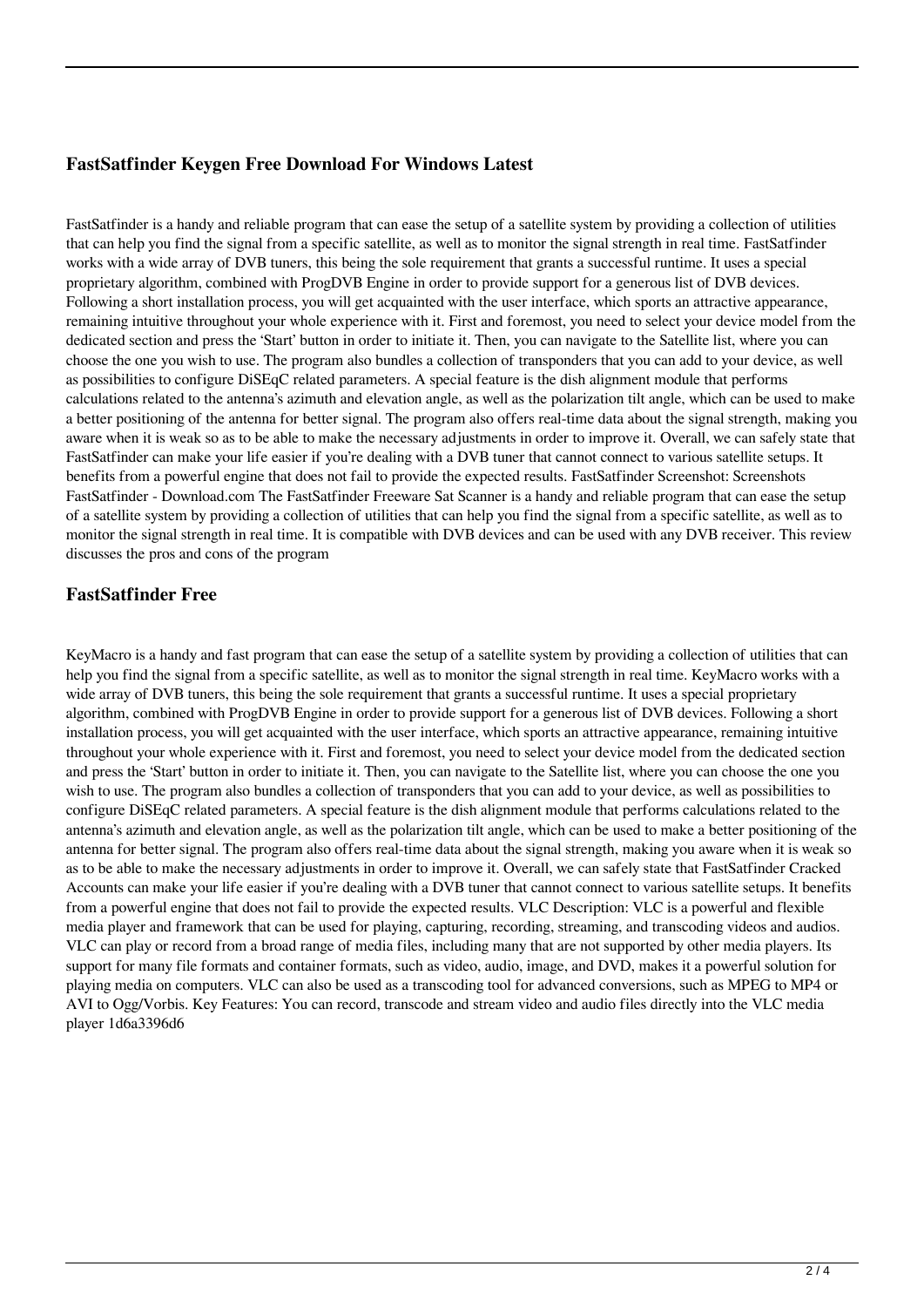# **FastSatfinder Crack + (LifeTime) Activation Code Download [32|64bit]**

AccuraZone is a tool that will allow you to know when an incoming call from your mobile phone will arrive. It does so by analyzing the data that the DVB-T receiver provides to the computer, and using this data to create a prediction and plot a graph that will help you know when the phone will ring. The application uses DVB receivers, this being the sole requirement for its application. This also allows it to have multi-language support, which is helpful for users worldwide. The software is also very easy to use and install, and you will get acquainted with it within a couple of minutes. You will not even have to change a single setting in order to be able to benefit from it. You will only have to configure the receiver by establishing the network type and data transfer speed. Also, the selected application language will determine the number of languages that the software can understand. Following the configuration settings, you can check the signal strength on a daily basis, which will allow you to adjust the antenna's settings if there is a clear and strong signal. The program also offers the possibility of automatically switching to another antenna if the signal is lost, as well as knowing what channel to tune to in order to have the best signal. AccuraZone will also allow you to know if a text message has been received, and you will be able to read it in the application's menu. Overall, we can safely state that AccuraZone is a versatile and powerful tool that will assist you to know when an incoming call will arrive. AccuraZone Description: AceDVBTuner is a program that will provide you with a complete setup of your DVB-T receiver. This application is designed to be used by users of mobile and satellite devices, so it has a multi-language support that allows users to use it worldwide. The package is also very easy to use, as it is very intuitive and offers no hidden settings or options. The user interface is also easy to navigate, and it will allow you to check the settings of your tuner, as well as the signal quality and strength. It will also allow you to set various parameters and functions related to different options, such as the number of channels you wish to have, the SDR scanning frequency, or even the MODE switching. The app can be installed in three different modes: i) default (standard) ii) mobile iii) mobile and audio

## **What's New In?**

FastSatfinder is a handy and reliable program that can ease the setup of a satellite system by providing a collection of utilities that can help you find the signal from a specific satellite, as well as to monitor the signal strength in real time. FastSatfinder works with a wide array of DVB tuners, this being the sole requirement that grants a successful runtime. It uses a special proprietary algorithm, combined with ProgDVB Engine in order to provide support for a generous list of DVB devices. Following a short installation process, you will get acquainted with the user interface, which sports an attractive appearance, remaining intuitive throughout your whole experience with it. First and foremost, you need to select your device model from the dedicated section and press the 'Start' button in order to initiate it. Then, you can navigate to the Satellite list, where you can choose the one you wish to use. The program also bundles a collection of transponders that you can add to your device, as well as possibilities to configure DiSEqC related parameters. A special feature is the dish alignment module that performs calculations related to the antenna's azimuth and elevation angle, as well as the polarization tilt angle, which can be used to make a better positioning of the antenna for better signal. The program also offers real-time data about the signal strength, making you aware when it is weak so as to be able to make the necessary adjustments in order to improve it. Overall, we can safely state that FastSatfinder can make your life easier if you're dealing with a DVB tuner that cannot connect to various satellite setups. It benefits from a powerful engine that does not fail to provide the expected results. The program is not easy to install on the hard drive. It needs a separate partition, in which the files can be copied, and I had difficulties to make it work. The main window shows a list of transponders. You can filter this list by time, frequency, and type of satellite you are interested in. You can also check the menu "DiSEqC settings". You may set up the program to receive a signal from your di-secco with the help of iLok and the DiSEqC Tool, after you have logged in to the iLok account (V-Stream). You can select the transponder, after which you can set the frequency and the polarity, if necessary. You can monitor the signal strength in real time by pressing the "Show disecco data" button. You can have access to the di-secco data in a text file or a webpage. You can also download the data and save them to your hard drive. My Dish